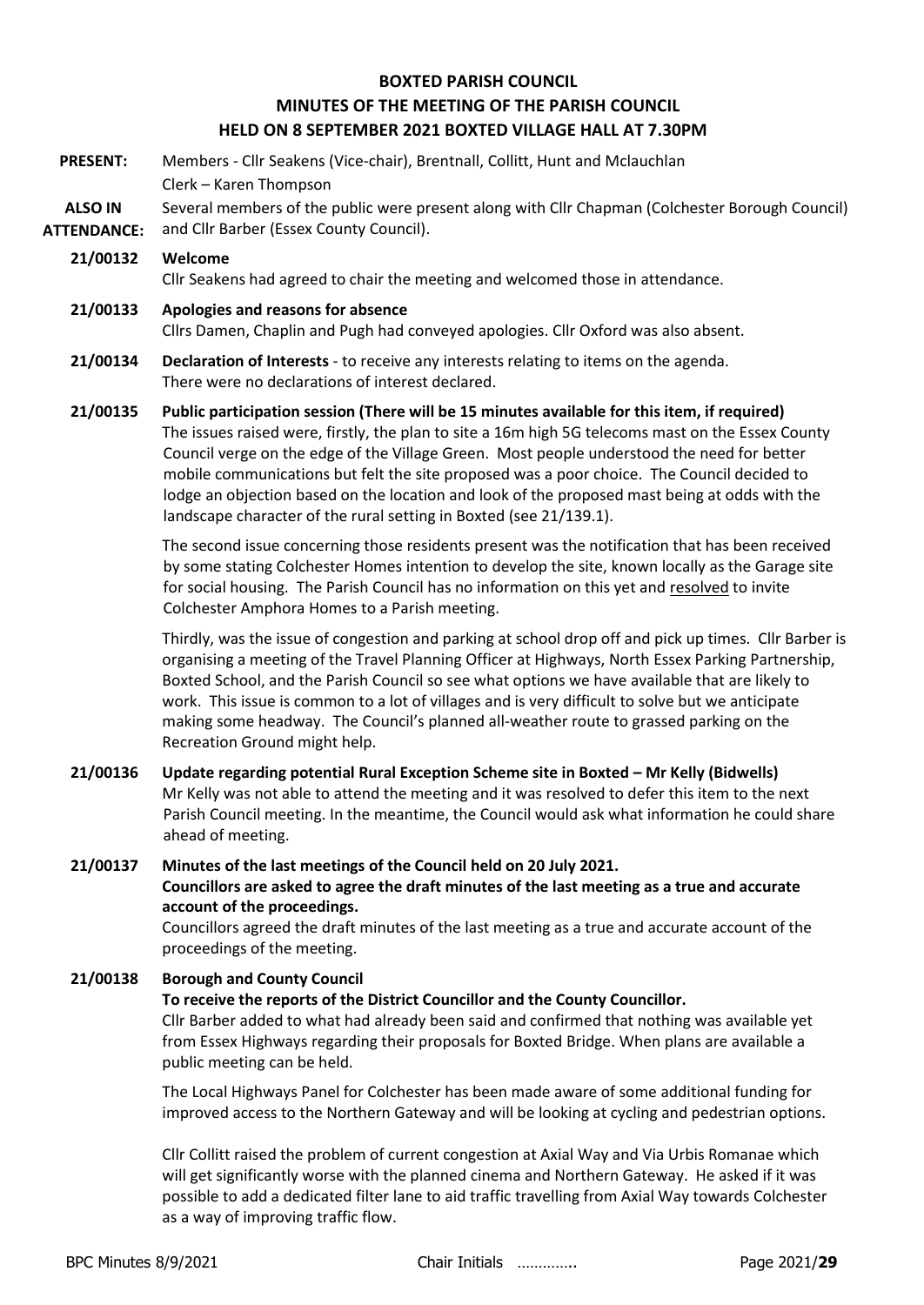Cllr Barber said he was still waiting for a date for a meeting with Trinity School and Boxted Parish Council to discuss the school admissions policy.

#### **21/00139 Planning Applications**

|  | 21/139.1 The following applications were considered, and no submission comments were raised: |
|--|----------------------------------------------------------------------------------------------|
|--|----------------------------------------------------------------------------------------------|

[212314](https://www.colchester.gov.uk/planning-app-details/?id=0f42020f-a605-ec11-94ef-0022489c0e3e) 18/08/2021 Carters Hill, Boxted Colchester Application for prior notification of proposed development by telecommunications code systems operators - 16m high monopole supporting 6 no. antennas and 2 no. transmission dishes, 4 no. equipment cabinets and development works ancillary thereto

The Parish Council was concerned about the proposed mast being planned for a location being completely out of keeping with the landscape character of Boxted Village as described in the Neighbourhood Plan and that it would create noise pollution in an area that was planned as aa quiet village green. It was suggested that there were more suitable locations along Straight Road that would provide the necessary coverage and be less out of character. It was also resolved to write to the MP making him aware of the conflict between permitted rights of telecoms companies in rural locations such as Boxted.

| 212303 | 27/08/2021 | Lions Farm, Langham Lane, Boxted<br>Colchester CO4 5HY                | Outline application with some matters<br>reserved for erection of 450 sq.m storage<br>barn for farm equipment and machinery.<br>30m x 15m with eves height of 5.4m |
|--------|------------|-----------------------------------------------------------------------|--------------------------------------------------------------------------------------------------------------------------------------------------------------------|
| 212361 | 17/08/2021 | 5 Hill Farm Way, Boxted Colchester<br>Essex CO4 5RD                   | New fence line including new fence panels<br>and posts                                                                                                             |
| 212282 | 16/08/2021 | Klosters, Boxted Road, Colchester<br>CO <sub>4</sub> 5HF              | Loft conversion with rear dormer with<br>pitch roof profile and skylights.                                                                                         |
| 212116 | 03/08/2021 | Classic Pot Emporium, 30A Straight<br>Road, Boxted Colchester CO4 5HN | Application to discharge conditions 29, 30,<br>31 and 32 of planning permission 170247                                                                             |

The Council considered applications 212303, 212361, 212116 but decided not to comment. Application 212282 was not a Boxted site.

The recent decisions and appeal were also noted.

#### **21/139.2 To note the letter sent by Colchester Borough Homes to Boxted residents stating their intention to build social housing on the garage site between Cross Cottages and the School and decide if any action should be taken ahead of consultation.**

As noted in the Public Participation Item the Council resolved to invite Amphora Homes to a Parish Council meeting to describe the planned development.

#### **21/00140 Parish Council Finance**

#### **21/140.1 To receive the Parish Council Financial Report as at the 31st August 2021 (see attachments including bank statements).**

The Financial Report was received. It reported a spend to date of £43,719 and receipts to date of £40,188. The forecast end of year position is estimating a surplus of £3470 but with uncertainty about the income that might be received from the Community Hub this may well reduce. The bank holding as at the end of August were £71,774.

## **21/140.2 To approve the invoices presented for August and September 2021.**

The following invoices were approved for payment:

|                                       |   | - - - -  |  |  |  |  |  |
|---------------------------------------|---|----------|--|--|--|--|--|
| Clerk Pay net                         |   | £ 569.93 |  |  |  |  |  |
| Groundsman Pay                        |   | £ 291.73 |  |  |  |  |  |
| <b>HMRC</b>                           |   | £ 338.95 |  |  |  |  |  |
| Pensions                              |   | £ 220.47 |  |  |  |  |  |
| clerk expenses (mileage and new keys) |   | £ 106.93 |  |  |  |  |  |
| Green bins                            | £ | 35.38    |  |  |  |  |  |
| <b>Hall Hire</b>                      | f | 15.00    |  |  |  |  |  |
| Cleaner Pay                           |   | £ 249.17 |  |  |  |  |  |

## **21/00141 Highways**

#### **21/141.1 To note the roundabout alterations at Boxted Road and Wildeve Avenue.**

This was noted. Cllr Barber reported that the more sensible use of United Way was not possible because United Way does not conform to Highway's standards for road traffic.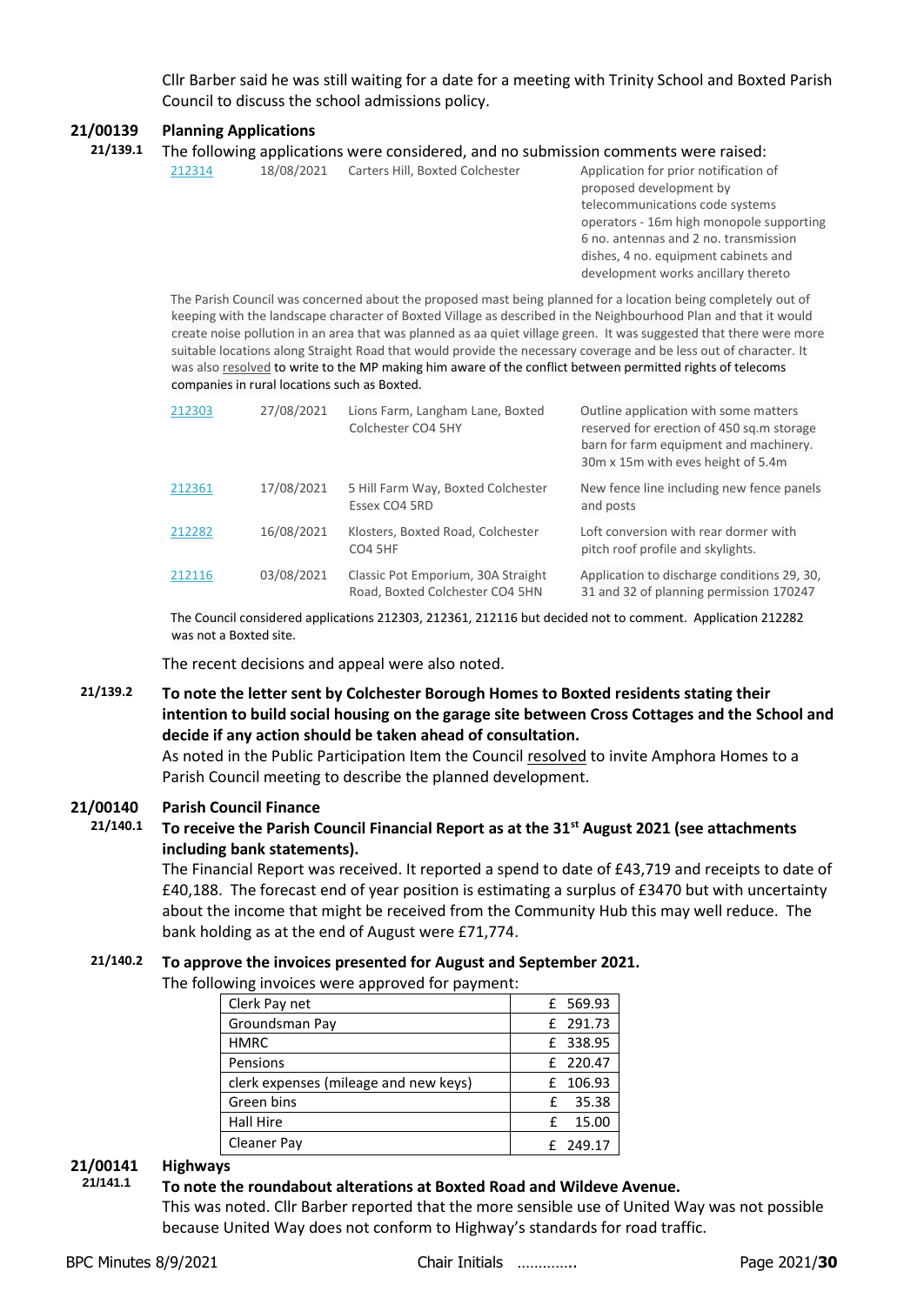**21/141.2 To consider commissioning verge improvements to land not owned by Essex County Council – Cllr Collitt.**

It has been previously agreed to support any work that would see a safer verge that could be walked over along Straight Road. Cllr Hunt and Collitt agreed to walk the road identifying verge and hedgerow work would achieve this identifying which properties would need to be informed of work.

**21/141.3 To note the further delays in Essex Highways production of a Boxted Bridge plan.** This was noted.

#### **21/00142 S106 Committee**

- **21/142.1 To receive the minutes of the S106 Committee meeting on 11th August 2021 (see attached).** These were received.
- **21/142.2 To note the proposed location for excavated soil into seeded mounds but the removal of a mound slide and climbing net (see attached).**  This was noted.
- **21/142.3 To decide to commission and fund a drains survey for the Hub.**  It was resolved to commission the surveys needed to assess the Hub building that are necessary before a work plan can be established.

# **21/00143 Village Green**

- **21/143.1 To consider village green maintenance (see attached).**
- **21/143.2 To receive a verbal report of the Hill Farm Management Company – Cllr Collitt.** The Hill Farm Management Company (MC), made up of the residents of the Hill Farm estate, have some good ideas of wildflower planting plans with a desire to see the grassed areas cut regularly. The Council resolved that the chair of the Hill Farm MC would work with the Boxted bio-diversity group on the maintenance plan for the Village Green.

## **21/143.3 To consider siting a Christmas Tree on the Village Green.** It was decided that the Council would not have a Christmas Tree on the Village Green this year.

**21/143.4 To consider replacing the current round seat with a memorial bench - Cllr Brentnall.** The company that might be commissioned to design and make a commemorative circular bench in memory of the Carters is not yet available and this agenda item will be rescheduled for a later meeting.

#### **21/00144 Community Hub**

**To note the ending of the Hub café by the current lessee on 3rd September and decide to:**

- **Purchase the café equipment from the outgoing lessee**
- **advertise the tenant vacancy (one year lease with break point at 6 months)**
- **include the following in a new lease:**
	- o **minimum hours of opening (8:45 – 16:30 6 days per week and possibly one evening each week)**
	- o **accommodation of matches (Boxted Lodgers, Colchester Ladies and Boxted Cricket Club)**
	- o **take card payments**
	- o **minimum advertising**
	- o **business plan**
	- o **food hygiene and alcohol licenses required**

The Council agreed to pay for the café equipment.

The Council resolved to advertise via facebook, village e-newsletter and gumtree for a short-term tenant making it clear that the refurbishment would mean closure and if the tenant was successful the lease would be extended by mutual agreement.

## **21/00145 Recreation Ground**

**To note the following:**

• **Installation of water dispenser**